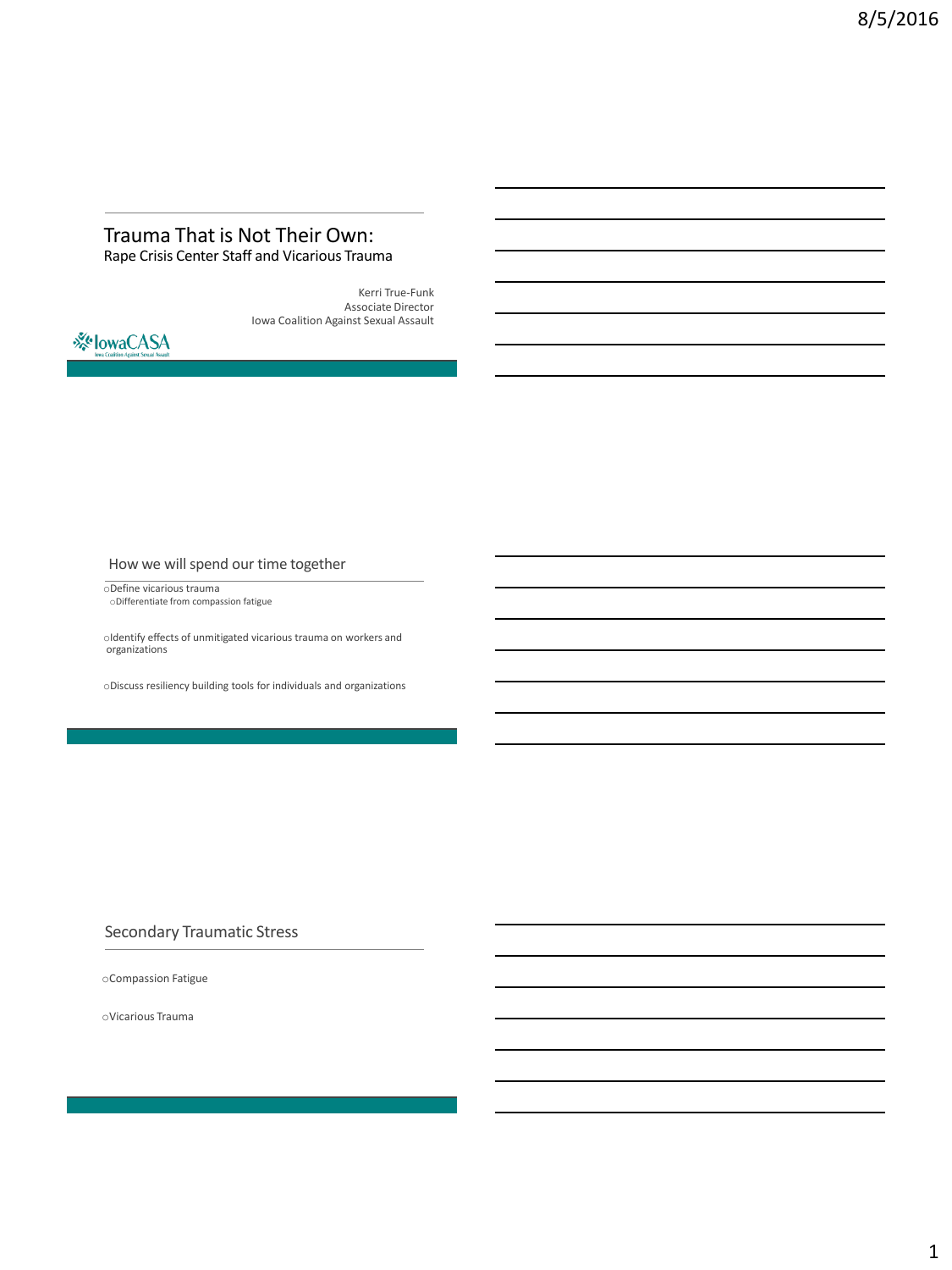#### Compassion Fatigue

"I'm tired, Sam. I'm tired of this job, this life...

this weight on my shoulders, man. I'm tired of it."

-Dean Winchester, *Supernatural*

#### Compassion Fatigue

oA decreased ability to feel compassion or empathy for others.

oCharacterized by energy depletion or burnout.

oCaused by ongoing or cumulative exposure to: oTrauma survivors' continuing needs oInstitutional advocacy barriers

oMost common in shelter advocates and sexual assault outreach workers and prevention staff.

## Compassion Fatigue

oProfessional impact includes:

oSigns of burnout or exhaustion

oDisengagement with the movement

 $\circ$  Negative attitude toward coworkers, survivors, or institutions

oResulting in substandard service to survivors and the community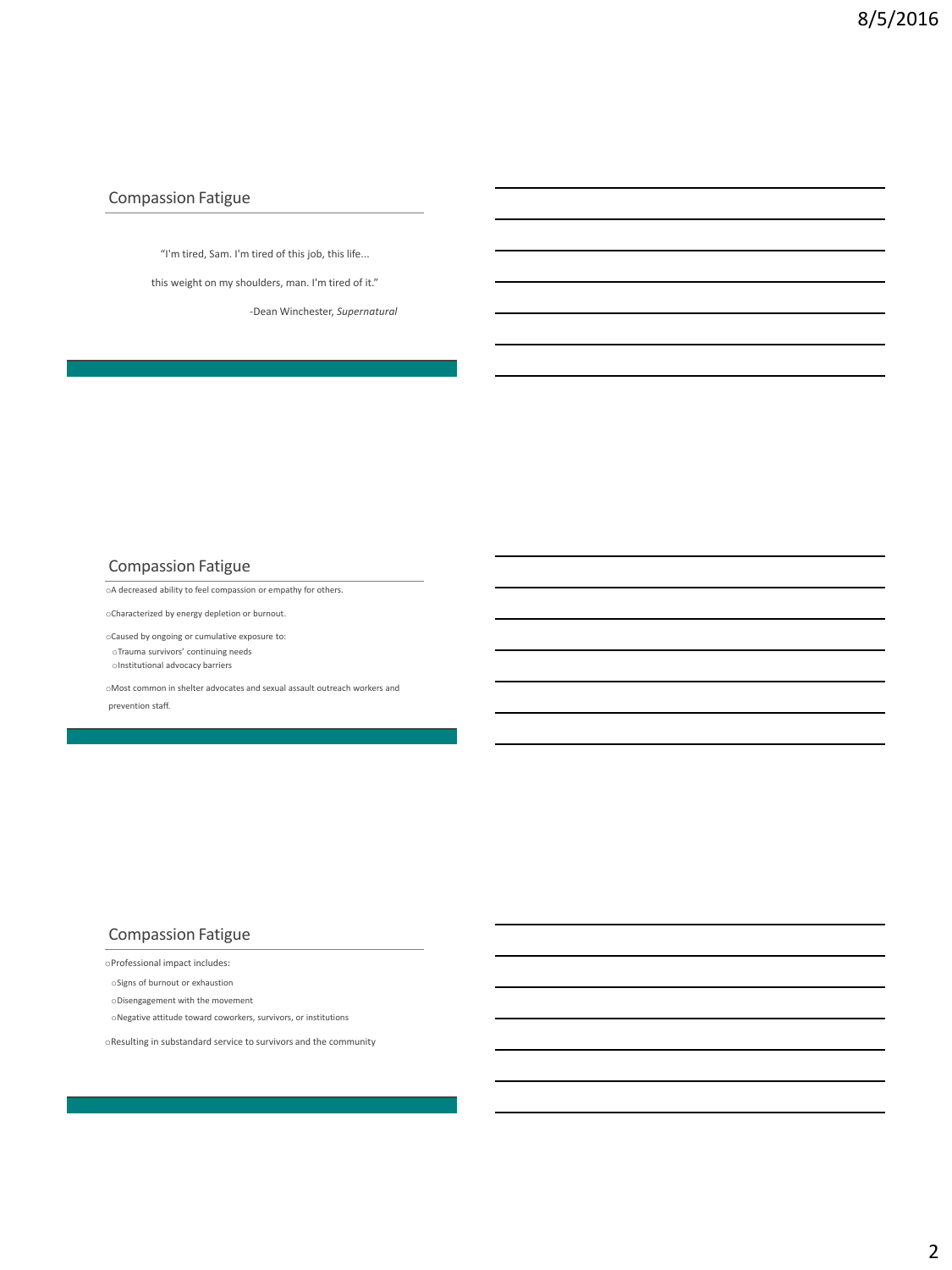### Vicarious Trauma

"The memory, it isn't mine. And I shouldn't have to carry it." -River Tam, *Serenity*

## Vicarious Trauma

oInternalized trauma experienced by a professional as a direct result of

exposure to primary trauma survivors' stories.

oMost commonly caused by sexual violence trauma exposure.

oCharacterized a shift in the professional's worldview, sense of safety, selfesteem, spirituality, or hope of the future.

oCaused by single event exposure, not by cumulative effects.

#### Vicarious Trauma

oThe more personal the trauma is to the professional the higher the likelihood of vicarious trauma.

oTrauma history is indicated as both a risk and protective factor.

oMost commonly experienced by sexual assault advocates, counselors, therapists, and crisis workers.

oLarge caseloads and frequent on-call shifts increase the likelihood of experiencing it.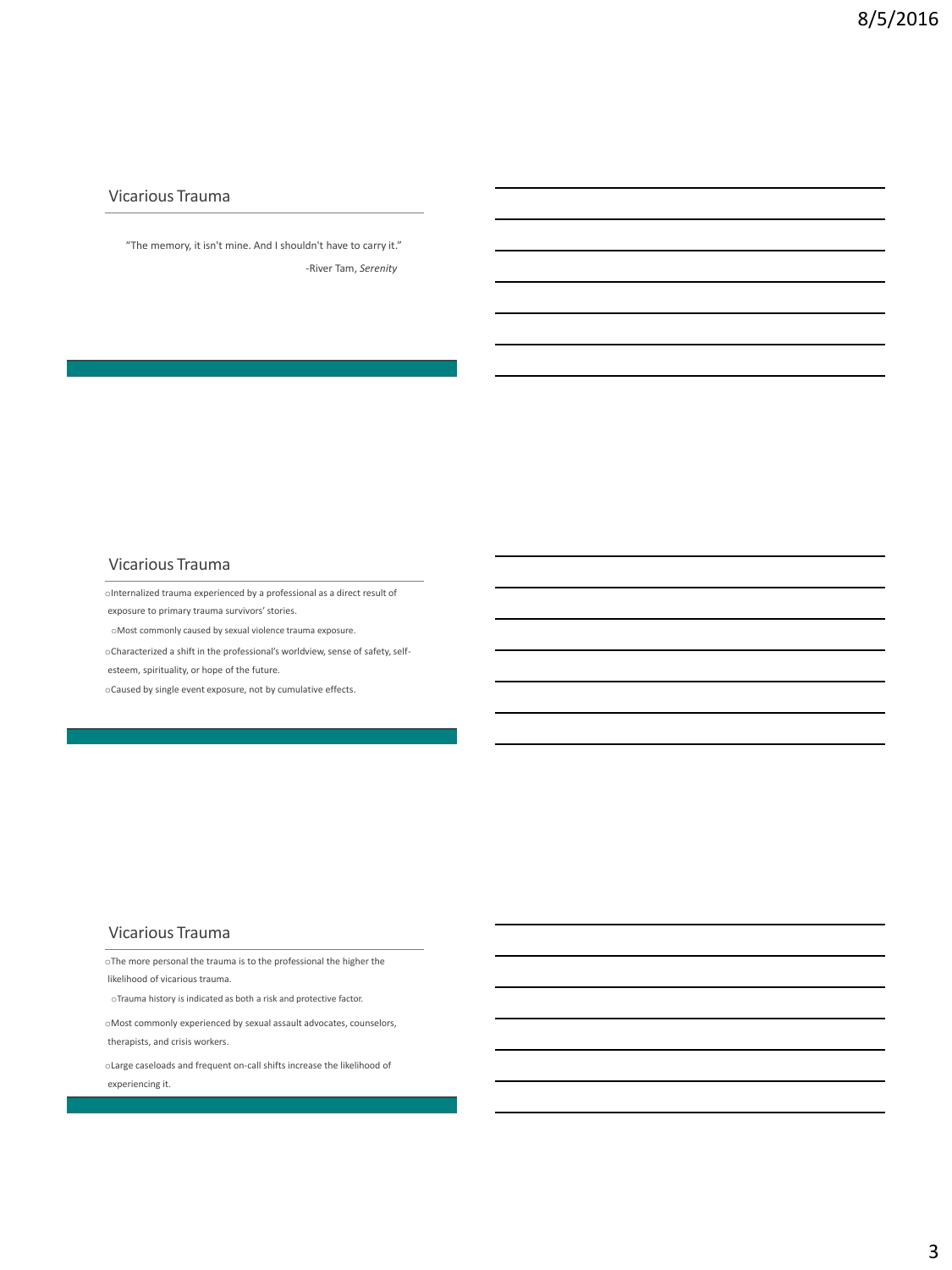## Vicarious Trauma

"There are things inside you that no one wants to face. Things that you keep secret, even from yourself. But secrets are funny. The things you try to hide always turn out to be the things you can't forget."

-George Lass, *Dead Like Me*

#### Vicarious Trauma

oProfessionals experiencing vicarious trauma may have:

oExaggerated startle reflex

oNightmares or flashbacks

oDistrust of others

oSense of hopelessness

oInability to focus or stay on task

oDisassociation

oResulting in harm to the professional and substandard services.

#### Impacts of Vicarious Trauma

oIndividual

oOrganizational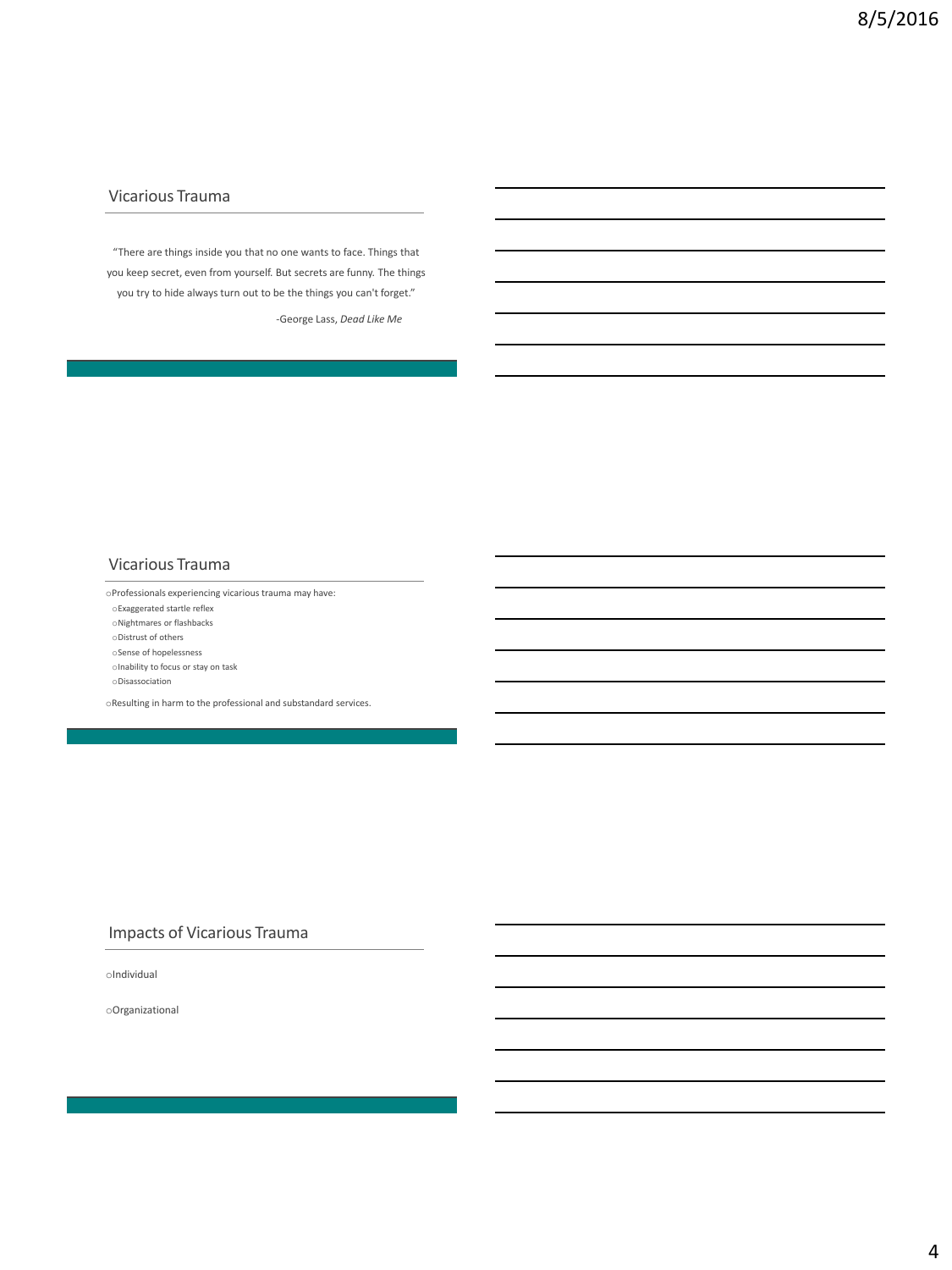### Individual Impacts

"But the human soul is not a rubber ball. It's vulnerable, impermanent, but stronger than you know.

And more valuable than you can imagine."

-*Death* as played by Julian Richings

#### Individual Impacts

oDecreased interest in or ability to provide services

 $\circ$ Disconnection from previously important relationships

oInability to maintain or create new self-care routines<br>
oIncreased reliance on unhealthy coping skills

oDecreased ability to plan for the future

oDisconnection from the movement

# Individual Impacts

oDistrust of others: oSystems oCoworkers oSurvivors

oFatigue, exhaustion, malaise oTardiness oAbsenteeism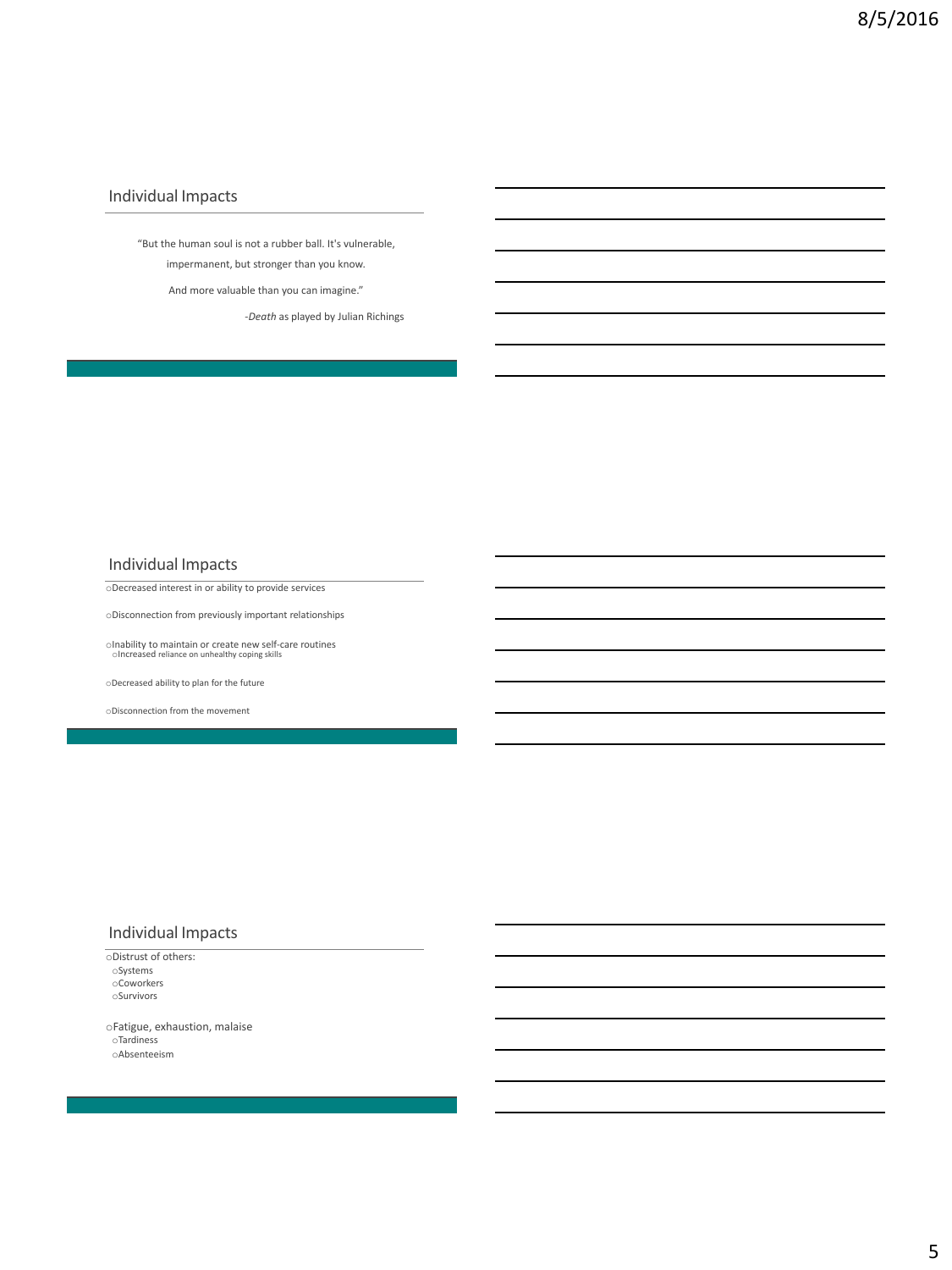## Organizational Impacts

oDecreased interest in or ability to provide services

oDisconnection from previously important relationships

oDecreased ability to plan strategically or for the future

- oDistrust of others:
- oSystems oPeer Organizations oSurvivors

### Organizational Impacts

oIncreased staff turnover oSkilled workers leaving the movement

oDisorganized and preoccupied leadership oPersonally affected leaders oOrganizational chaos

oOrganization operating in continual crisis

#### Mitigation Factors

oResilience in individual workers

oSupportive organizational culture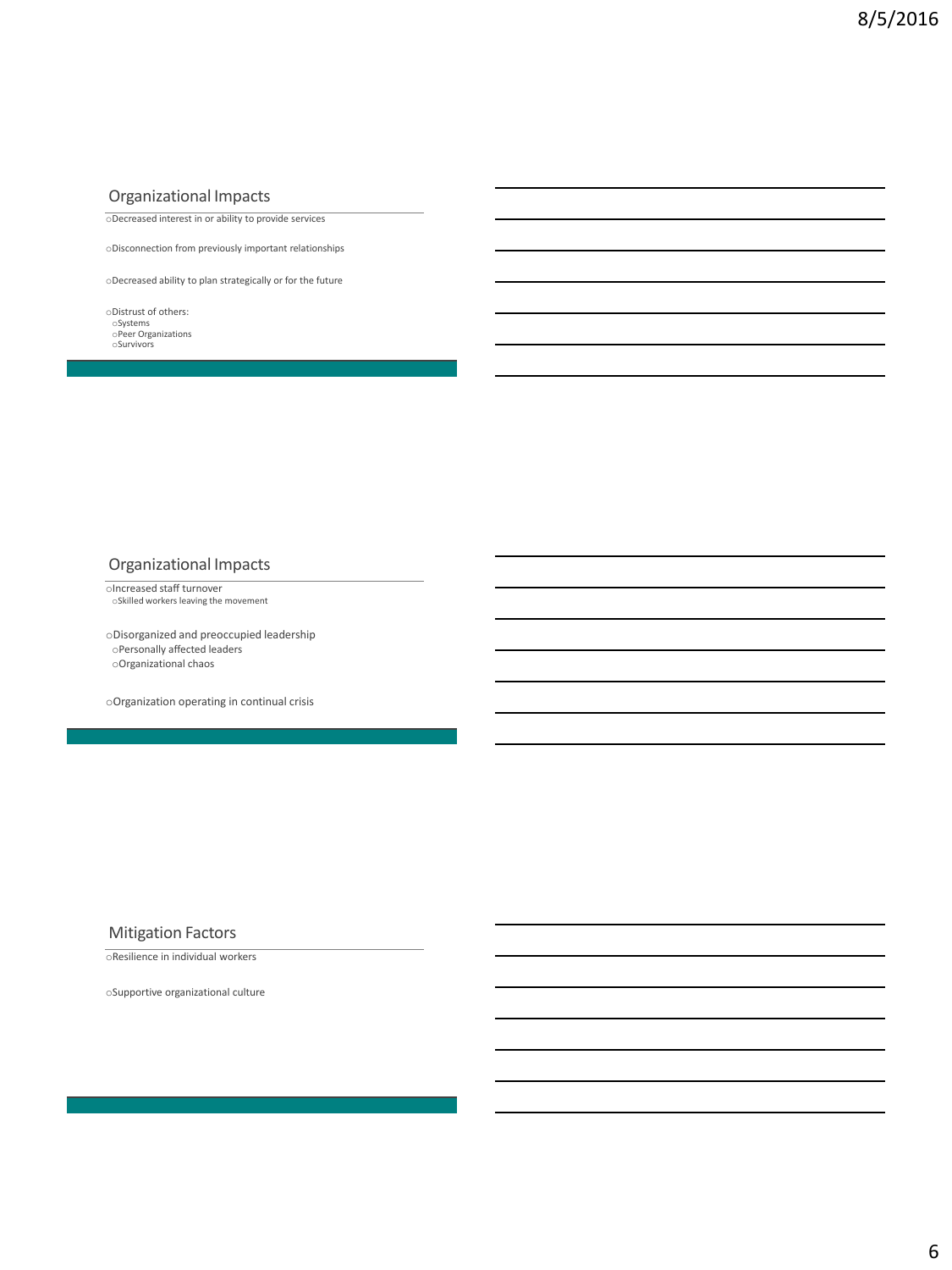## Individual Resilience

"Mother, make me a big tall tree, so I can shed my leaves

and let it blow through me."

-"Mother", Florence + the Machine

#### Individual Resilience: Effective Self-Care

oPersonal use of counseling or therapy services

oCommunity engagement in social justice issues oAltruism Born of Suffering

oWork/personal life boundaries

#### Individual Resilience: Professional Readiness

oSelf-education about vicarious trauma

oContinuing education about sexual violence

oPeer and supervisor consult

oEmpathy and trust building exercises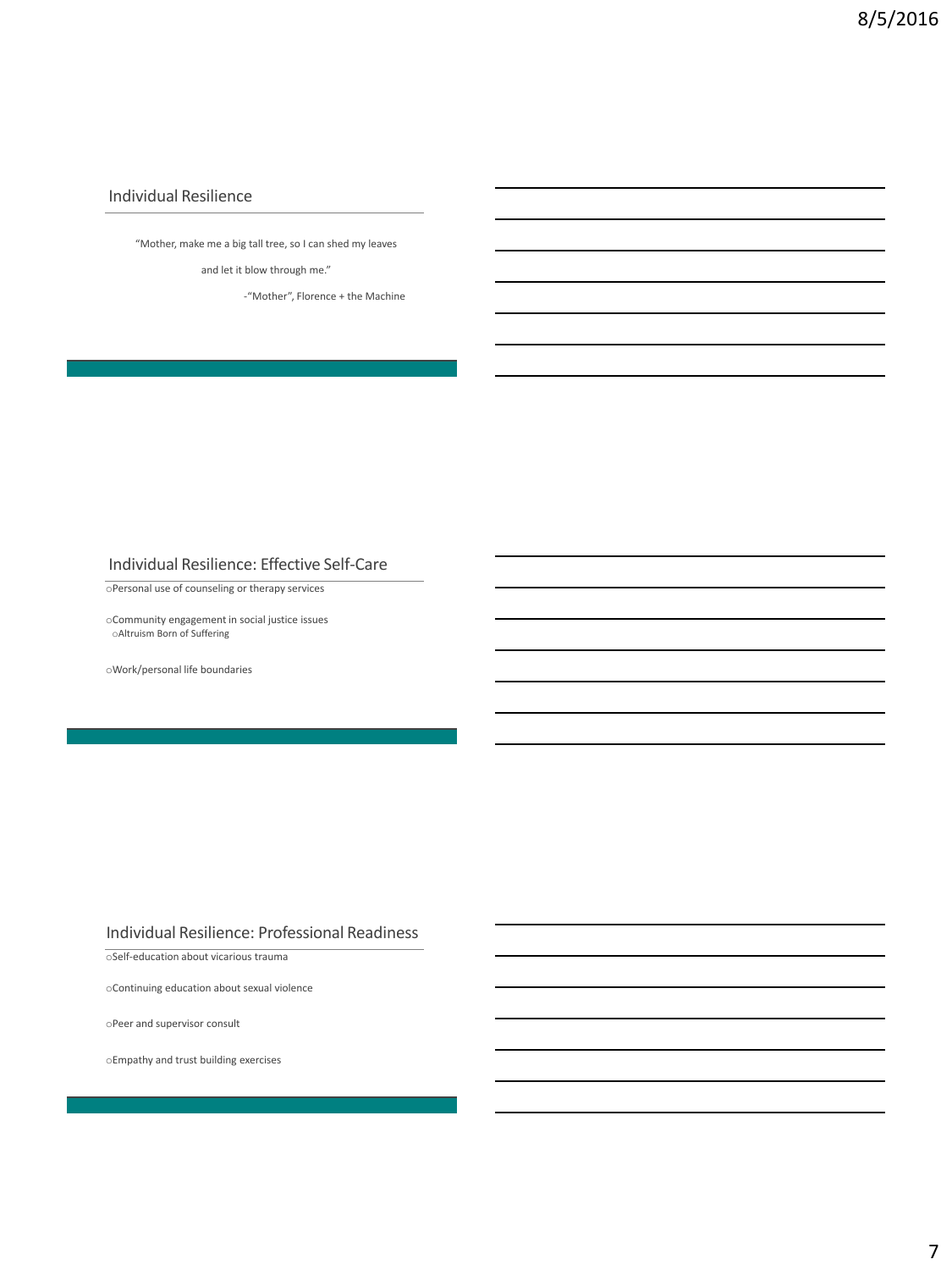### Vicarious Posttraumatic Growth

"If you were happy every day of your life, you wouldn't be a human being. You'd be a game show host."

-Veronica Sawyer, *The Heathers*

#### Vicarious Posttraumatic Growth

oPosttraumatic Growth (PTG) is the positive changes that occur in a survivor after dealing with the stress and challenges of trauma.

oVicarious Posttraumatic Growth (VPTG) is an extension of PTG.

- 1) Professional experiences vicarious trauma from working directly with a survivor.
- 2) Ongoing services yield positive outcomes for the survivor, which helps professional cope with vicarious trauma. 3) When survivor experiences PTG, professional experiences VPTG through compassion satisfaction.
- 

## Organizational Resilience: Leadership

"Over identifying with someone's experience can be as much of a barrier to perspective taking as not identifying at all."

- Brené Brown, *I Thought It Was Just Me*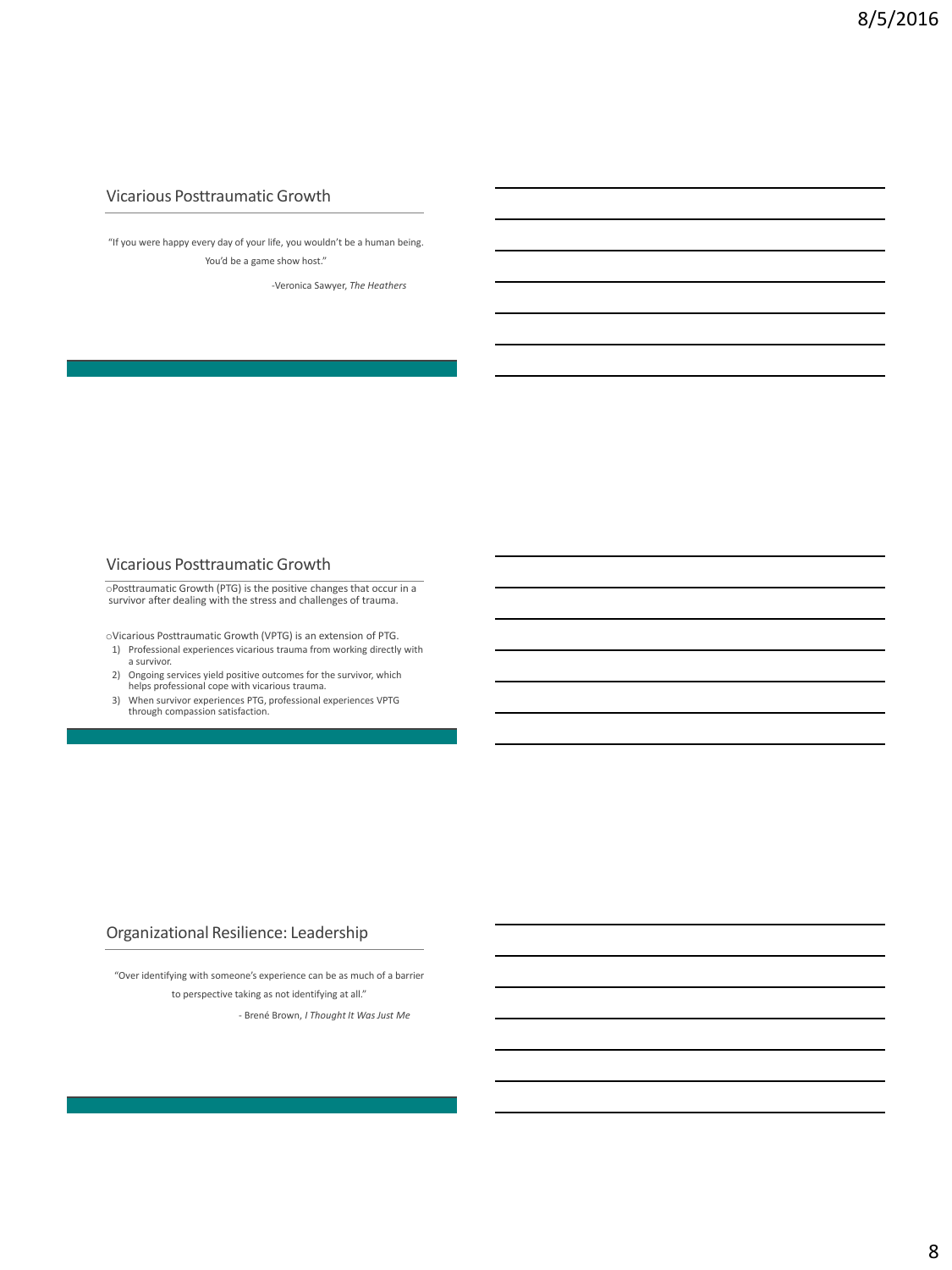## Organizational Resilience: Leadership

oCulture is created from the top down.

oSexual violence program leaders are typically promoted advocates. oHow much vicarious trauma are leaders bringing to their jobs?

oOrganizational resilience is not possible without resilient leadership.

### Organizational Resilience: Supervision

oEffective supervisory structure and meetings oProfessional Quality of Life Scale (Stamm, 2012) oBurnout Potential Inventory (Potter, 2005)

oVariance of caseload and job requirements oCompassion Satisfaction

oInitial training and orientation

#### Organizational Resilience: Self-Care

oBenefit packages oPaid time off oAccess to mental health services

oDaily productivity expectations

oOut of an 8 hour work day, how many hours of service are staff expected to provide? oWhat does a direct service staff member's client load look like?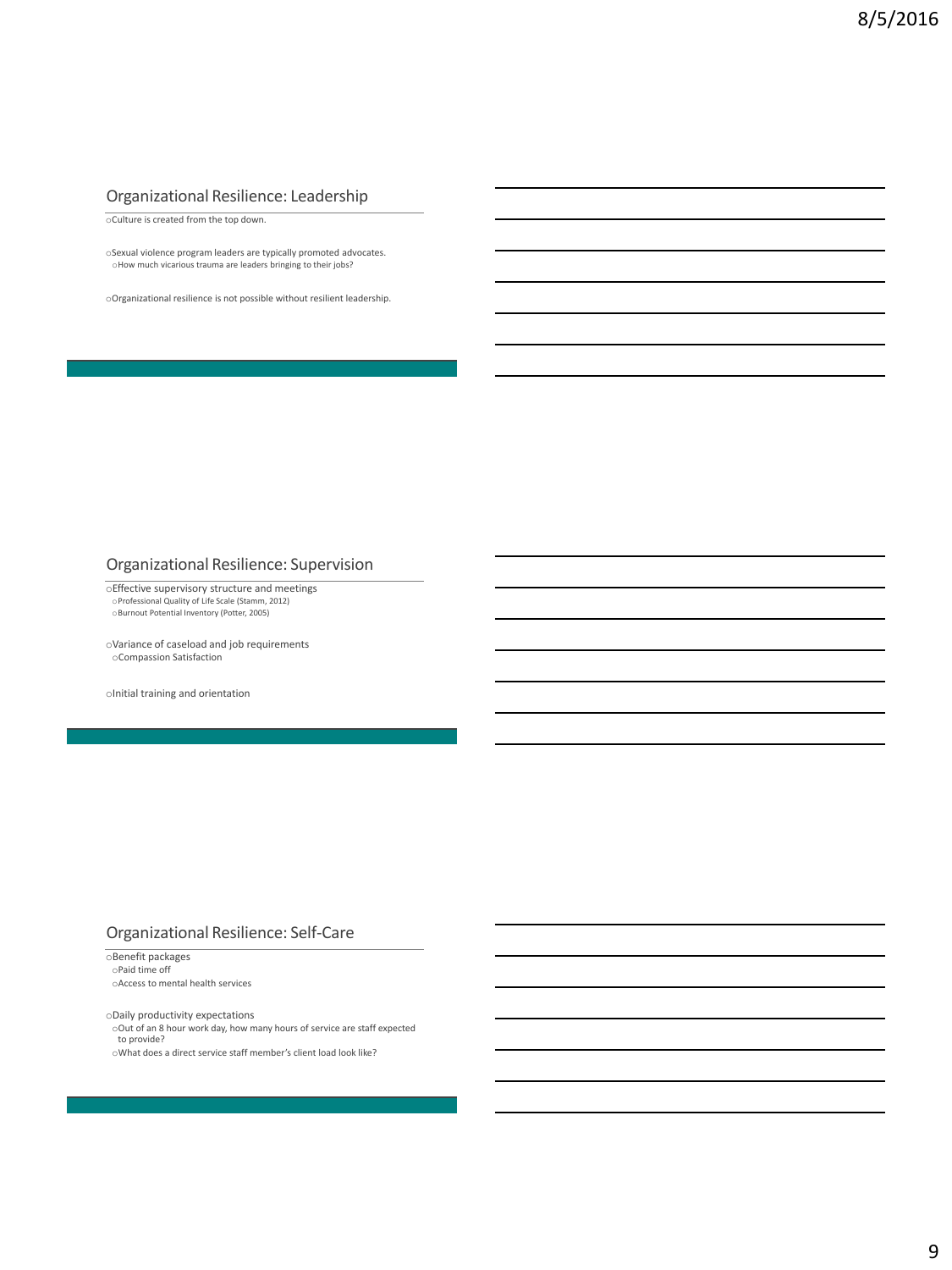## Organizational Resilience: Culture

oCreating sense of coherence in organization

ols your program hiring for internal motivation to do the work; credentials and training; or a combination thereof? oDoes your on-boarding process include acclimation to the nature of the work?

oSupportive policies and procedures

oHow do employees take time off?

oDoes your organization formally acknowledge vicarious trauma in their employee documents?

# Creating a Culture of Coherence & Self-Care

"Stand too close to the painting, all you see are patches of color. Stand too far back, you can't see any of the details. Right now, this is your particular perspective." -Rube Sofer, *Dead Like Me*

## Creating a Culture of Coherence & Self-Care

oAltruism Born of Suffering

oHow does your program promote positive change in the community? oHow does your staff support survivors in creating social change? ols your program rooted in social change work?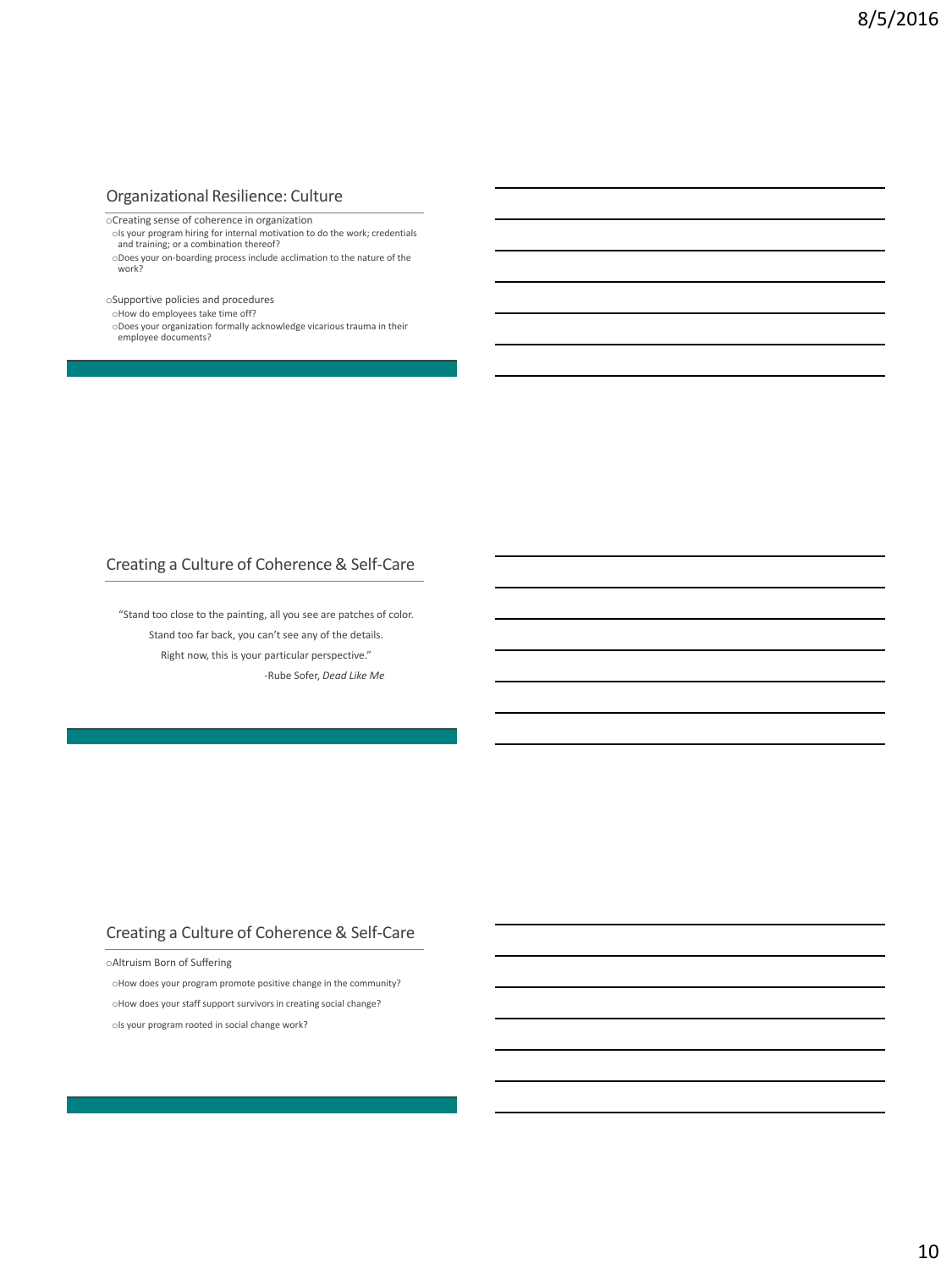# Creating a Culture of Coherence & Self-Care

oOrganizational Policies and Procedures

oStatement on organizational principles

oStatement on Secondary or Vicarious Trauma

oRemove barriers that discourage self-care

# Creating a Culture of Coherence & Self-Care

"Caring for myself is not self-indulgence, it is self-preservation, and that is an act of political warfare."

-Audre Lorde

#### Resources

Vivian, P. and Hormann, S. (2013) *Organizational Trauma and Healing.* North Charleston, SC: CreateSpace

Van Dernoot Lipsky, L. (2009) *Trauma Stewardship: An Everyday Guide to Caring for Self While Caring for Others.* San Francisco, CA: Berrett Koehler Hudnall Stamm, B. (2009) Professional Quality of Life: Compassion<br>Satisfaction and Fatigue Version 5 (ProQOL).<br><u>[http://www.proqol.org/ProQol\\_Test.html](http://www.proqol.org/ProQol_Test.html)</u>

Potter, B. (2005) Burnout Potential Inventory.<br>[http://www.docpotter.com/beajob\\_pot\\_test.html](http://www.docpotter.com/beajob_pot_test.html)

Posttraumatic Growth Research Group, Department of Psychology, University<br>of North Carolina Charlotte: <mark><https://ptgi.uncc.edu/></mark>